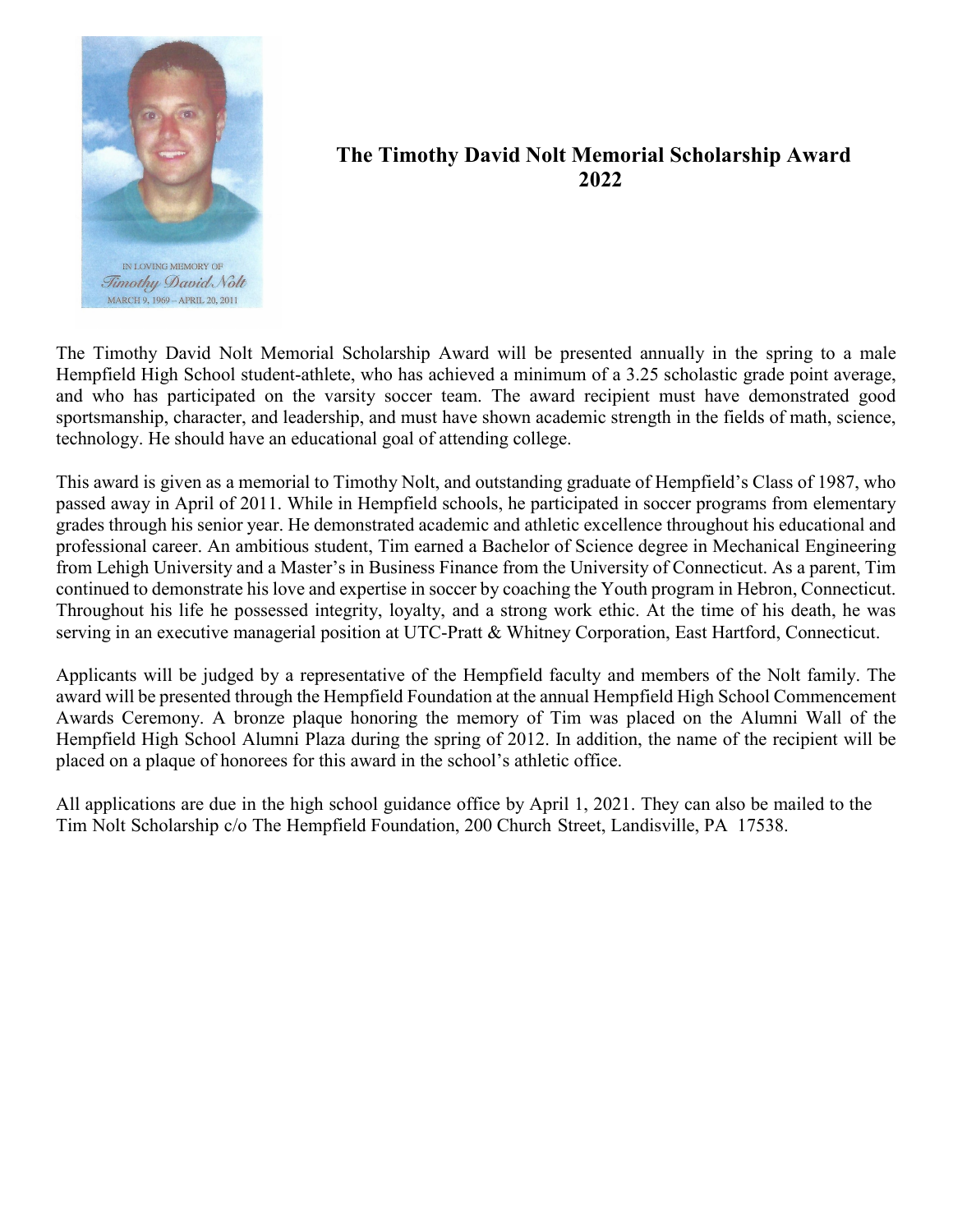## THE TIMOTHY DAVID NOLT MRMORIAL SCHOLARSHIP AWARD

## **HEMPFIELD FOUNDATION APPLICATION** 2021

(Please type or print all answers in blue or black pen) A. Applicant's Name B. Father's Name D. Mother's Name I. Birth date J. Graduating Class K. Academic Grade Point Average \_\_\_\_\_\_\_\_\_\_\_\_\_\_\_\_ Rank in Class L. Extracurricular Activities: Years: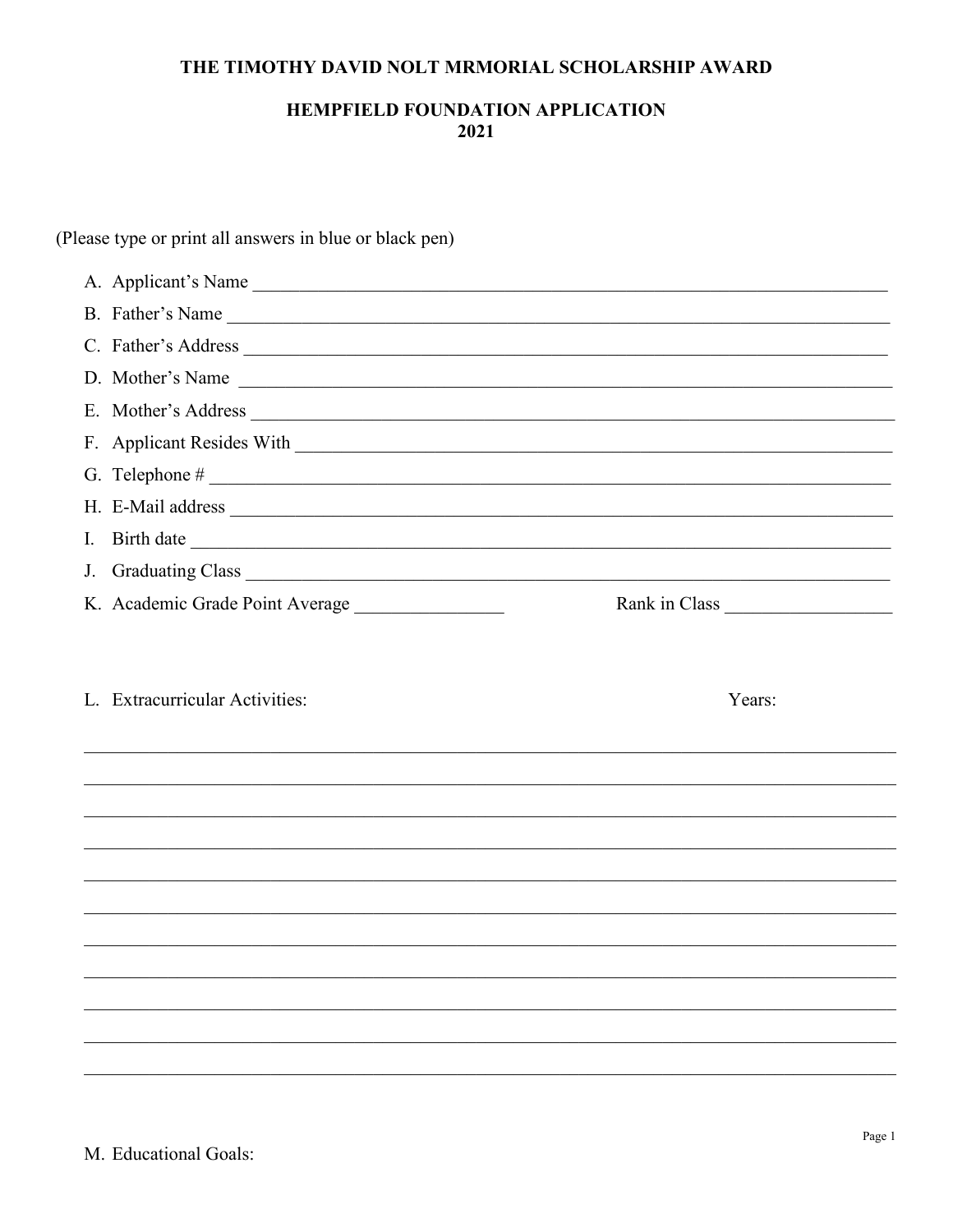| N. College Choice or Pending Applications                                                                                    | (Confirmed Y/N) |
|------------------------------------------------------------------------------------------------------------------------------|-----------------|
| 1.<br><u> Andreas Andreas Andreas Andreas Andreas Andreas Andreas Andreas Andreas Andreas Andreas Andreas Andreas Andr</u>   |                 |
| 2.<br><u> 1989 - Andrea Santa Alemania, amerikana amerikana amerikana amerikana amerikana amerikana amerikana amerikana</u>  |                 |
| 3.<br><u> 1989 - Johann Stoff, deutscher Stoffen und der Stoffen und der Stoffen und der Stoffen und der Stoffen und der</u> |                 |
|                                                                                                                              |                 |
| Work Experience<br>O.                                                                                                        | Years:          |
|                                                                                                                              |                 |
|                                                                                                                              |                 |
|                                                                                                                              |                 |
|                                                                                                                              |                 |
| P. Community Service                                                                                                         | Years:          |
|                                                                                                                              |                 |